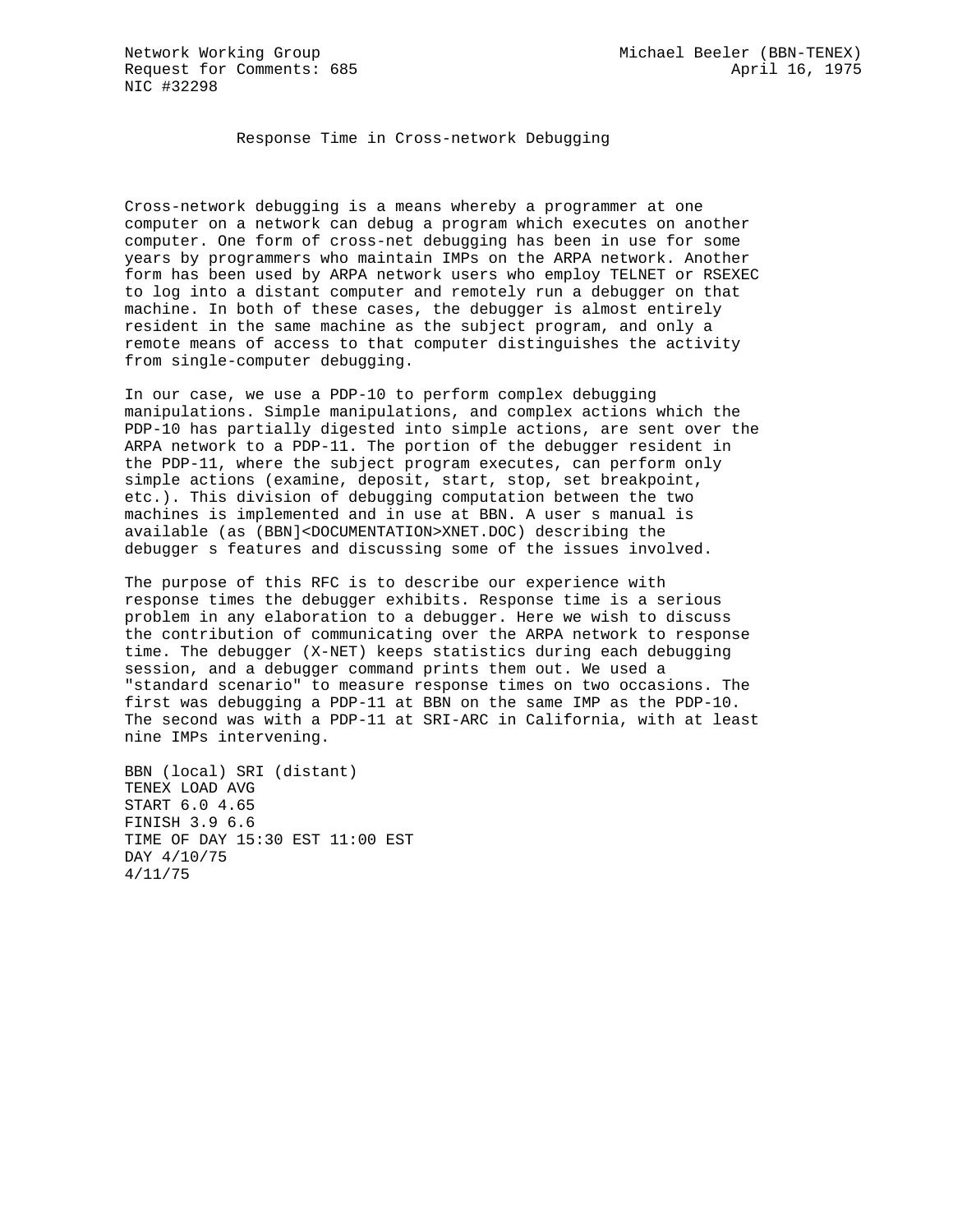Each session lasted about 10 minutes. The terms used below are: message -- a single message generated by the PDP-10 portion of X-NET active command -- a command which involves, actually or virtually, an interaction with the subject program (e.g., examine, deposit, start, stop, set breakpoint, etc.) bytes -- the total of all (8-bit) bytes, both sent and received, plus any bytes due to receipt of asynchronous replies (e.g., breakpoint hit), during processing of the associated message or active command. wait -- total elapsed time from handing message to implementation language (BCPL) network routines, to receipt of the reply from these routines and through an inferior process in X-NET The 35 active commands in the scenario are: 1 load program 8 start or proceed program 3 halt program 16 examine contents of memory word 1 deposit new contents in memory word 1 set breakpoint 1 remove breakpoint 1 word search 1 copy program onto disk file 2 network/process management (see user's manual) The summary statistics are:. BBN (local) SRI (distant) AVG STD DEV AVG STD DEV PER MESSAGE: BYTES 154 295 164 295 WAIT 1.75 2.04 1.89 0.78 SEC PER ACTIVE COMMAND: MSGS 0.91 0.69 0.91 0.69 BYTES 150 331 150 331 WAIT 1.60 2.36 1.73 1.35 SEC The standard deviation is relatively large partly because of a small number of samples, but even more because the message size and the command complexity are bimodal, as shown by the histograms below. The load and word search commands transferred many bytes, as did an examine (the first one while the program was halted; subsequent examines were answerable from the cache; see user s

manual). Other commands needed little or no network transaction. Those which needed none at all produced a no-delay mode in the distribution of waiting time per active command.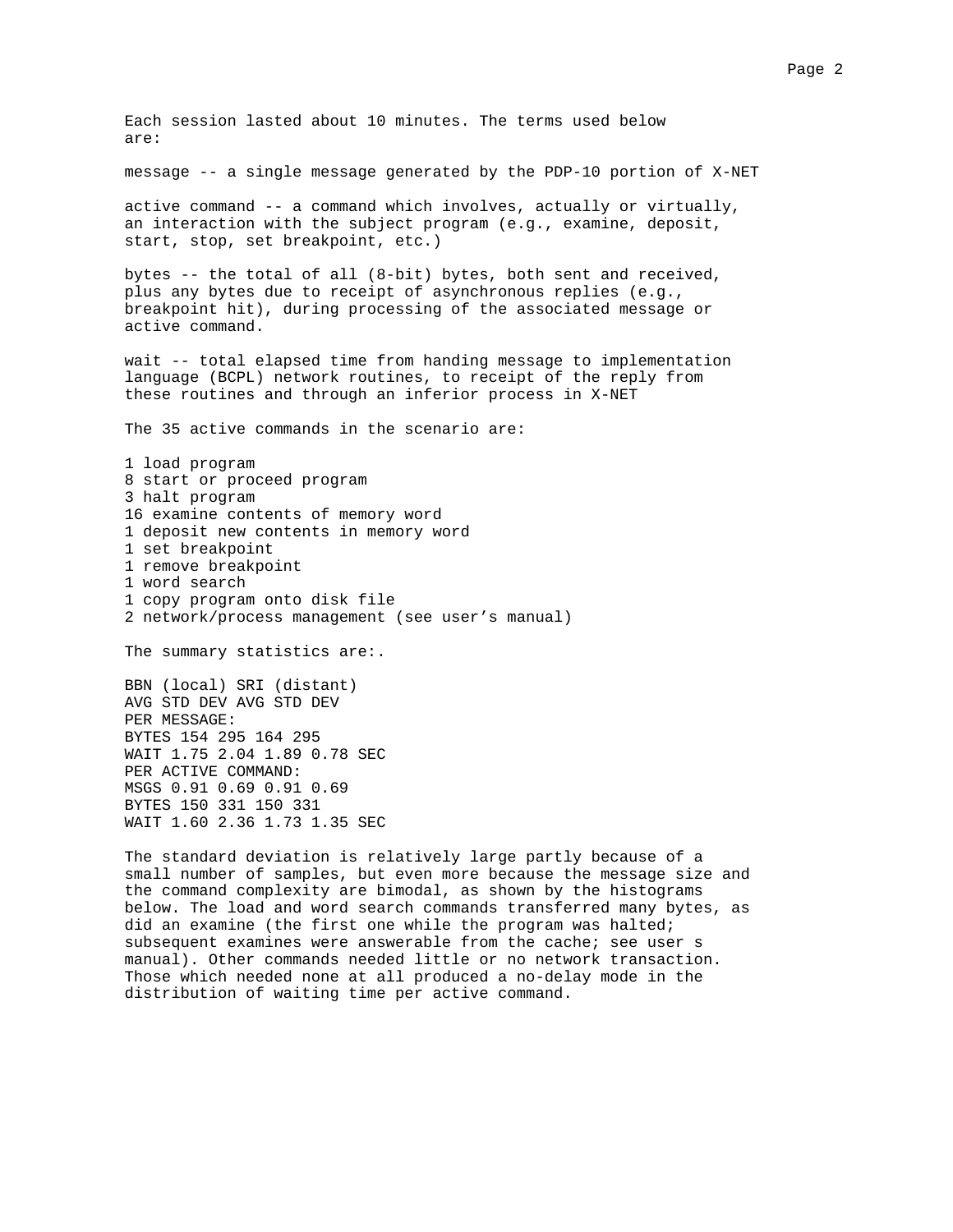We conclude that the delay due to network communication is tolerable. It is of the same order of magnitude as that often experienced on moderately loaded time sharing systems. More explicit measurements of delays seen by user programs in general are in progress at BBN and elsewhere; it is beyond the scope of this RFC to discuss these delays in detail, or to break down their causes into process activation, queueing, IMP performance, etc. Instead, we merely note that cross-network debugging is possible in a practical sense.

|          | PER MESSAGE              | PER ACTIVE COMMAND |
|----------|--------------------------|--------------------|
| $\Omega$ | $\bullet$                | XXXXXXXXX          |
| 16       |                          | $\bullet$          |
| 32       | xxxxxxxxxxxxxxxxxxxxxxxx | xxxxxxxxxxxxxxxxxx |
| 64       |                          | XXX                |
| 128      |                          |                    |
| 256      | XX                       | ٠                  |
| 512      | XXXX                     | XX                 |
| 1024     |                          | XХ                 |

SIZE (BYTES), BBN (local data) = SRI (distant data) Left column gives lower bound (inclusive) on logarithmic scale. Thus, two messages had at least 256 bytes but less than 512 bytes. An examination of network traffic per active command shows that it is actually trimodal: some commands are answered from the cache, incurring no network traffic; some, such as start or stop, require only a few tens of bytes; and some commands, such as word search and load, cause transfer of thousands of bytes.

|      | PER MESSAGE   | PER ACTIVE COMMAND |
|------|---------------|--------------------|
| 0    | $\bullet$     | XXXXXXXXX          |
| 1/16 | Χ             | $\bullet$          |
| 1/8  |               | $\bullet$          |
| 1/4  | Χ             | $\bullet$          |
| 1/2  | XXXXXXXXXX    | XXXXXXXX           |
|      | XXXXXXXXXXXXX | XXXXXXXXXXX        |
| 2    | XXXX          | XXXX               |
| 4    | Χ             | Χ                  |
| 8    | Χ             | XХ                 |
|      |               |                    |

WAITING TIME (SEC), BBN (local data)